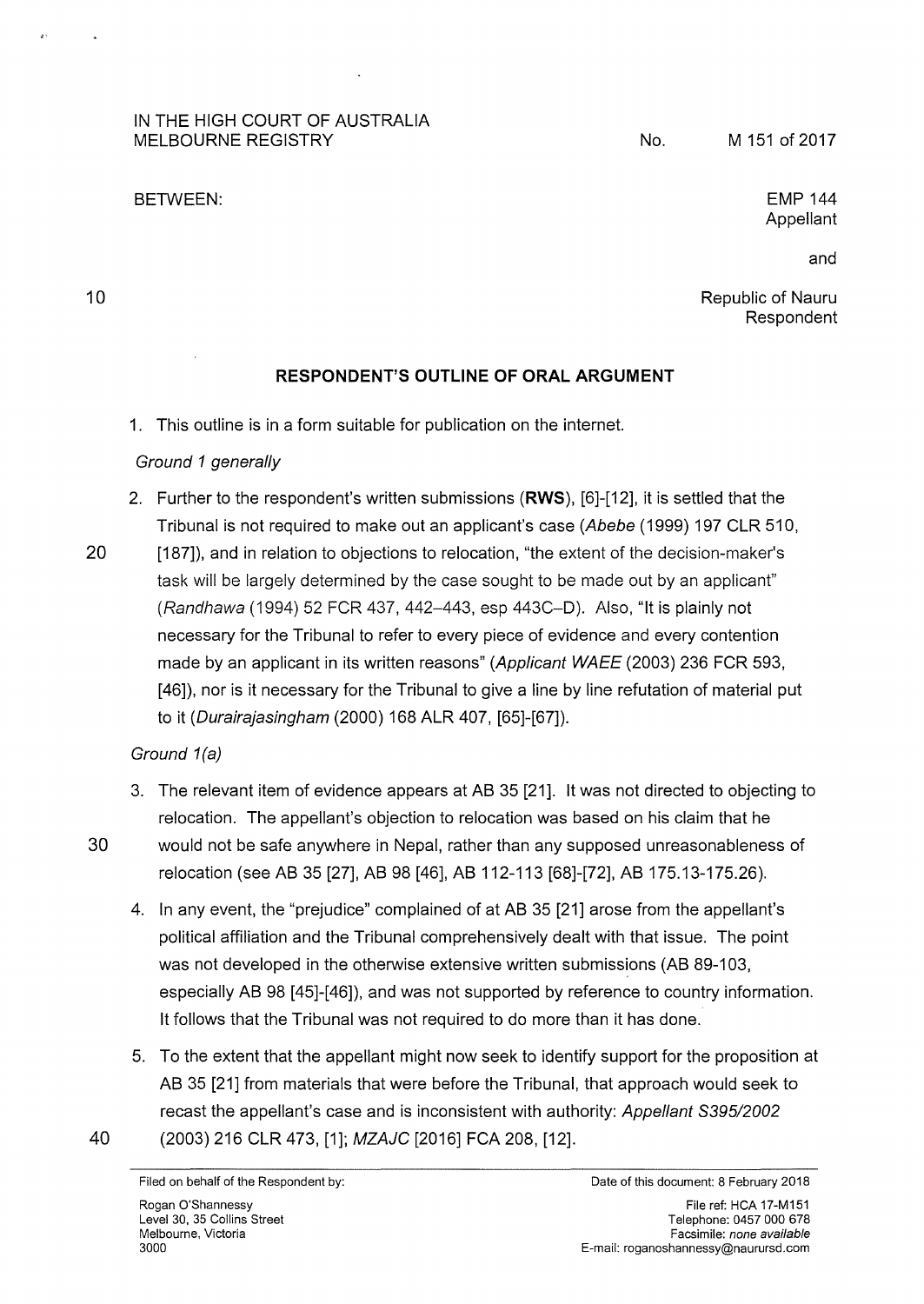Ground 1(b)

- 6. lt cannot be said that the Tribunal overlooked the material in relation to the appellant being in hiding: Reasons [17], [22] AB 181-183.<sup>1</sup> See also AB 156.6-156.8.
- 7. Further, the Tribunal found that:
	- a. the current situation in Nepal in areas other than the appellant's home region was safe, having regard to the limited risks that he faced, by reference to appropriate country information (Reasons [26]-[32], [34], [37]-[38], AB 184-187); and
	- b. the appellant could "live a normal life without undue hardship" if he were to relocate (Reasons [39], AB 187).
- 10 8. The appellant does not suggest that the Tribunal at any stage contemplated that the appellant may need to live in hiding in order for relocation to be safe and reasonable (and see AB 156.7).
	- 9. Having regard to the matters in [6]-[8] above, the better inference is that the Tribunal considered the evidence in relation to the applicant being in hiding by did not think it was something that was material to mention in its reasons (Yusuf (2001) 206 CLR 323, [4]-[5], [9], [30]-[35], [66]-[69], SZSRS (2014) 309 ALR 67, [34]).<sup>2</sup>
	- 10. Even if the Court were to infer that this material was not considered by the Tribunal, that does not give rise to any legal error. The evidence of a subjective fear held by the appellant which led him to hide was not sufficiently important to the decisive question in
- 20 this review- whether it was safe and reasonable for him to relocate away from the place of the localised risk of harm  $-$  to justify the conclusion that a failure to consider that evidence amounts to legal error: SZSRS (2014) 309 ALR 67, [58]-[59] (read with [15] and [19]); SZRKT (2013) 212 FCR 99, 127 [97], 128-129 [102].
	- 11. Insofar as ground 1 (b) relates to a complaint that the Tribunal did not consider the appellant's evidence at AB 35  $[20]$  – that "In Nepal, there is no freedom to express ones political views", this point was not developed in any way as an objection to relocation and was a piece of evidence that did not require express mention.

Ground 1(c)

12. The Tribunal was plainly aware of this evidence: Reasons [8], [1 0], [33], [39]-[40].

- 30 Appellant's submissions [35(d)]
	- 13. This point is not comprehended by the Notice of Appeal (see AB 342).

 $1$  Note that Reasons [17] refers to discussion at the hearing recorded at AB 155.43-156 and Reasons [22] refers to discussion at the hearing recorded at AB 175.23-175.26

 $2$  It is not suggested that any error of law arises from the Tribunal finding that it was not material to the decision under review that the appellant claimed to have been in hiding.